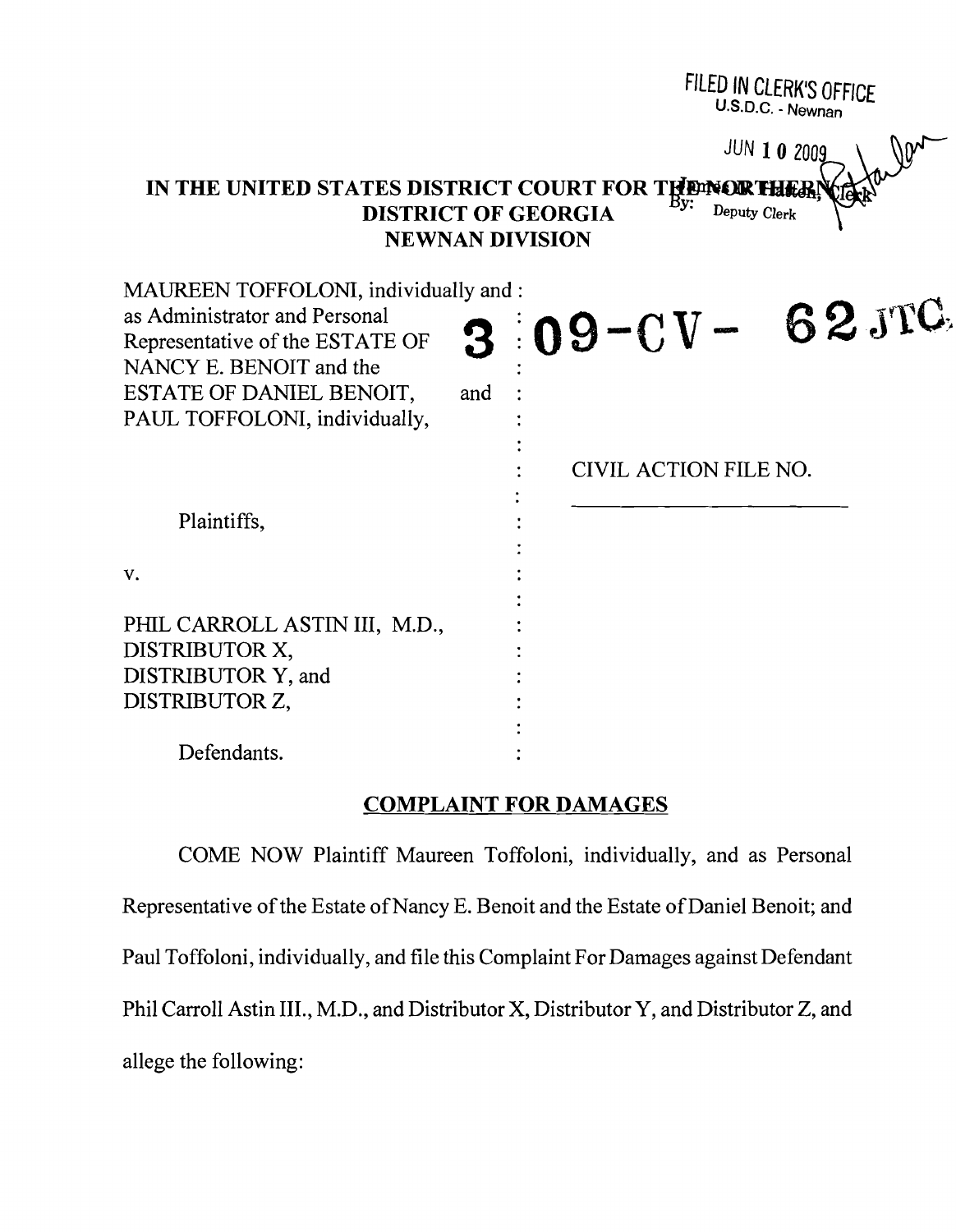#### PARTIES. JURISDICTION. AND VENUE

(1)

Plaintiffs Maureen and Paul Toffoloni are residents of the State of Florida. Plaintiff Maureen Toffoloni is the duly appointed Personal Representative of the Estate of Nancy E. Benoit, deceased in Fayette County, Georgia, and the Estate of Daniel Benoit, a minor, deceased in Fayette County, Georgia. Prior to their tragic and untimely deaths, Nancy and Daniel Benoit resided in Fayette County, Georgia. Maureen and Paul Toffoloni are the mother and father of Nancy E. Benoit and the grandparents of Daniel Benoit.

### (2)

Defendant Phil Carroll Astin, III, M.D. (hereinafter "Defendant Astin"), at all times relevant herein was a physician duly licensed to practice medicine in the State of Georgia. Defendant Astin is a resident of Carroll County, Georgia and can be served with summons, process, and notice of Complaint at his residence located at 532 Cedar Street, Carrollton, Georgia 30117, or the Defendant may acknowledge service,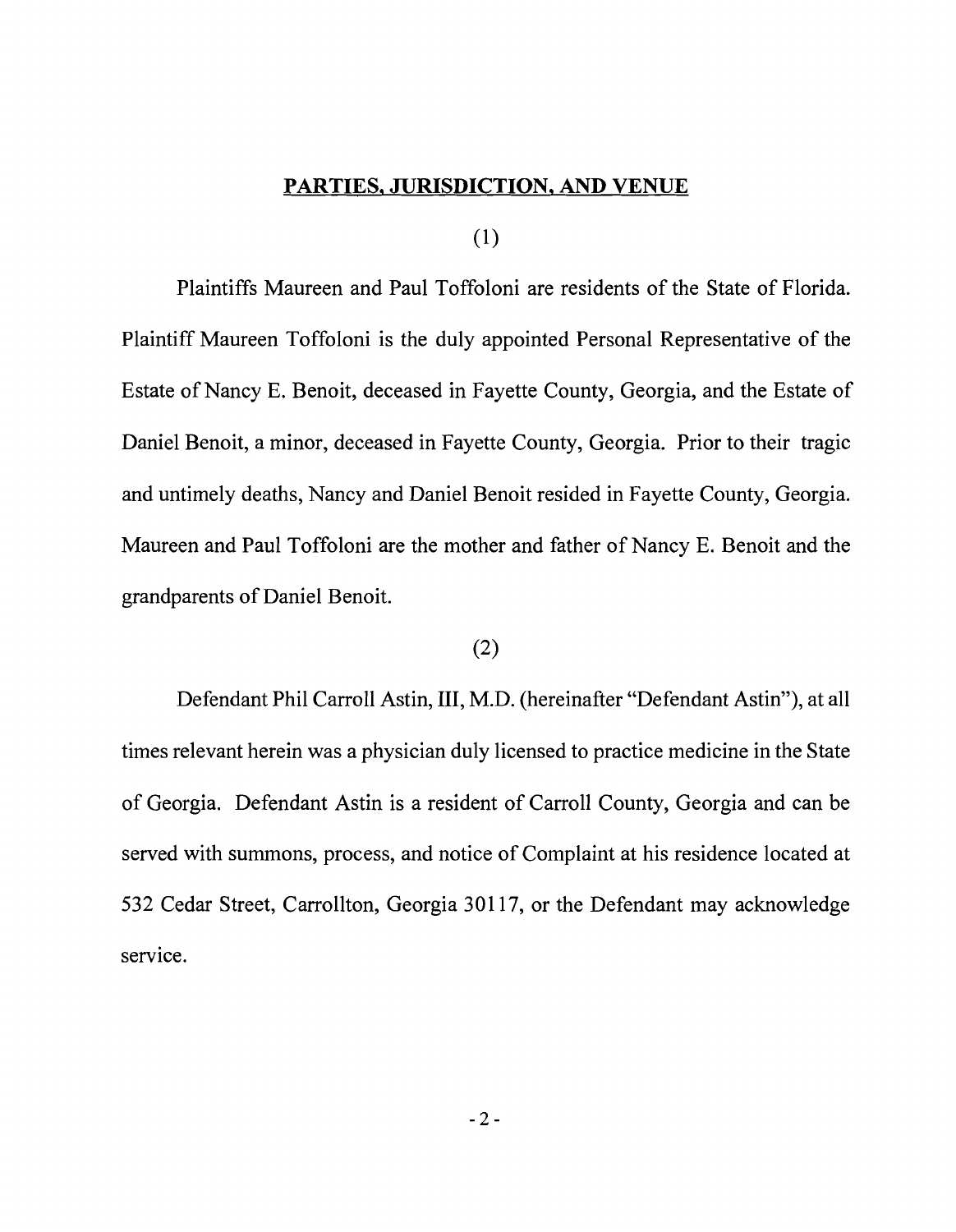Defendants Distributor X, Distributor Y, and Distributor Z are for profit entities doing business in the State of Georgia, the identities of which are currently unknown to Plaintiffs. Defendants Distributors X, Y, and Z, *et al.,* are manufacturers, distributors, wholesalers and/or retail sellers of certain anabolic androgenic steroids, narcotic drugs, and/or controlled substances.

#### (4)

Jurisdiction and venue against all Defendants are proper in this Court pursuant to diversity of citizenship as set forth in 28 U.S.C.A.§ 1332. The amount in controversy exceeds the sum of \$75,000.00.

### **COUNT I: WRONGFUL DEATH**  (AGAINST DEFENDANT ASTIN)

### (5)

Plaintiffs re-allege and incorporate by reference all allegations set forth in Paragraphs (1) through (4) as if more fully set forth herein.

### (6)

During the period of June 23-25, 2007, Christopher Michael Benoit ("Benoit") killed his wife Nancy and their minor son Daniel at their residence in Fayette County,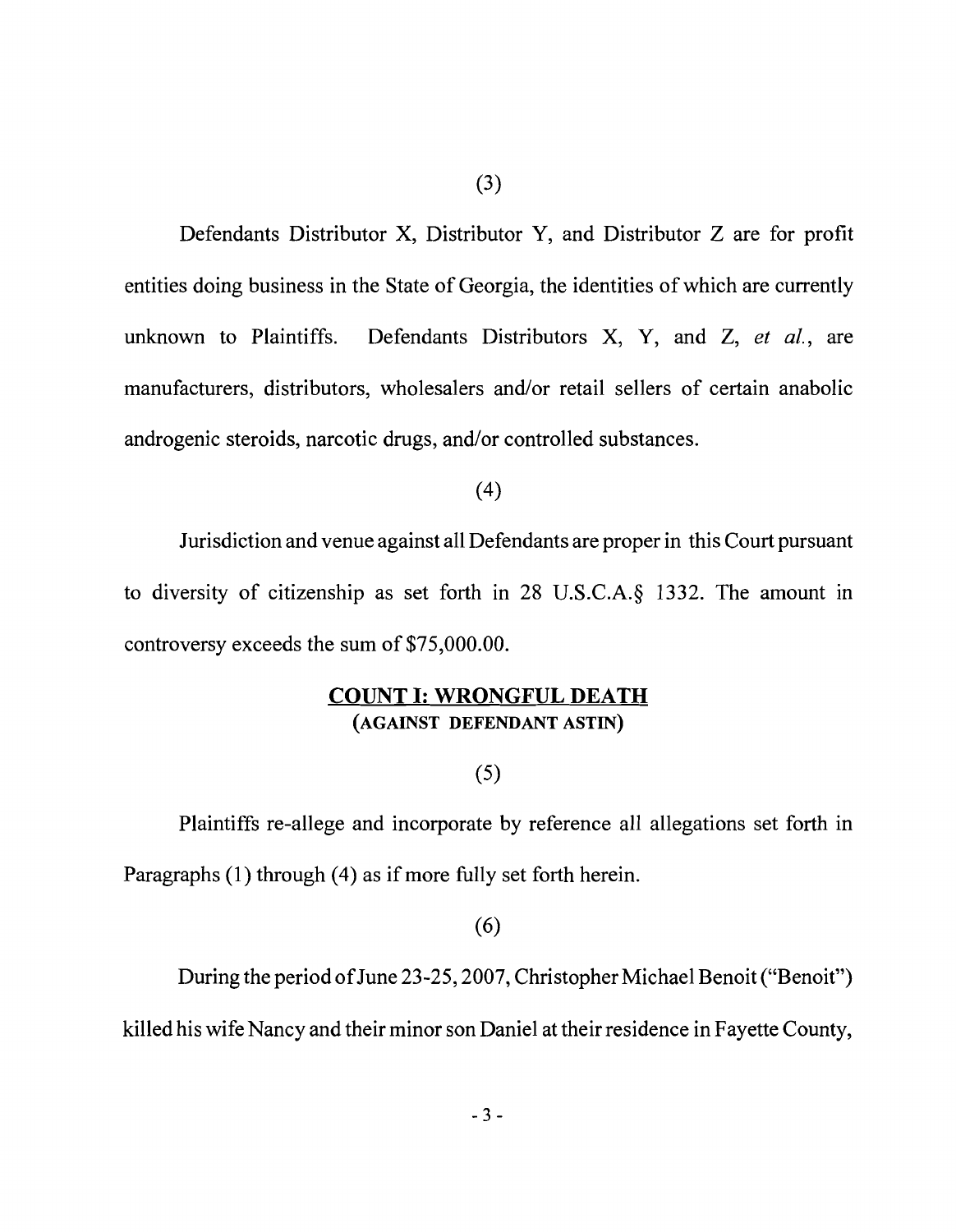Georgia. Shortly thereafter, Benoit committed suicide. At the time he murdered his family and ofhis suicide, Benoit was under the influence ofCNS depressants, opioids and anabolic androgenic steroids.

# (7)

Beginning at least as early as June 7, 2000, and through and including the date of his death, Benoit was under the medical treatment and care of Defendant Astin. Throughout his relationship with Benoit, Defendant Astin constantly prescribed and provided Benoit with a steady supply of CNS depressants, opioids, and anabolic androgenic steroids.According to medical records, the Defendant Astin prescribed and supplied Benoit with CNS depressants, opioids and anabolic androgenic steroids for the last time on June 22,2007.

## (8)

As a physician licensed to practice medicine in the State of Georgia, Defendant Astin owed a duty to all patients under his treatment and care, including Christopher Michael Benoit, to exercise a reasonable degree of care and skill, as under similar conditions and like circumstances, is ordinarily employed by the medical profession generally.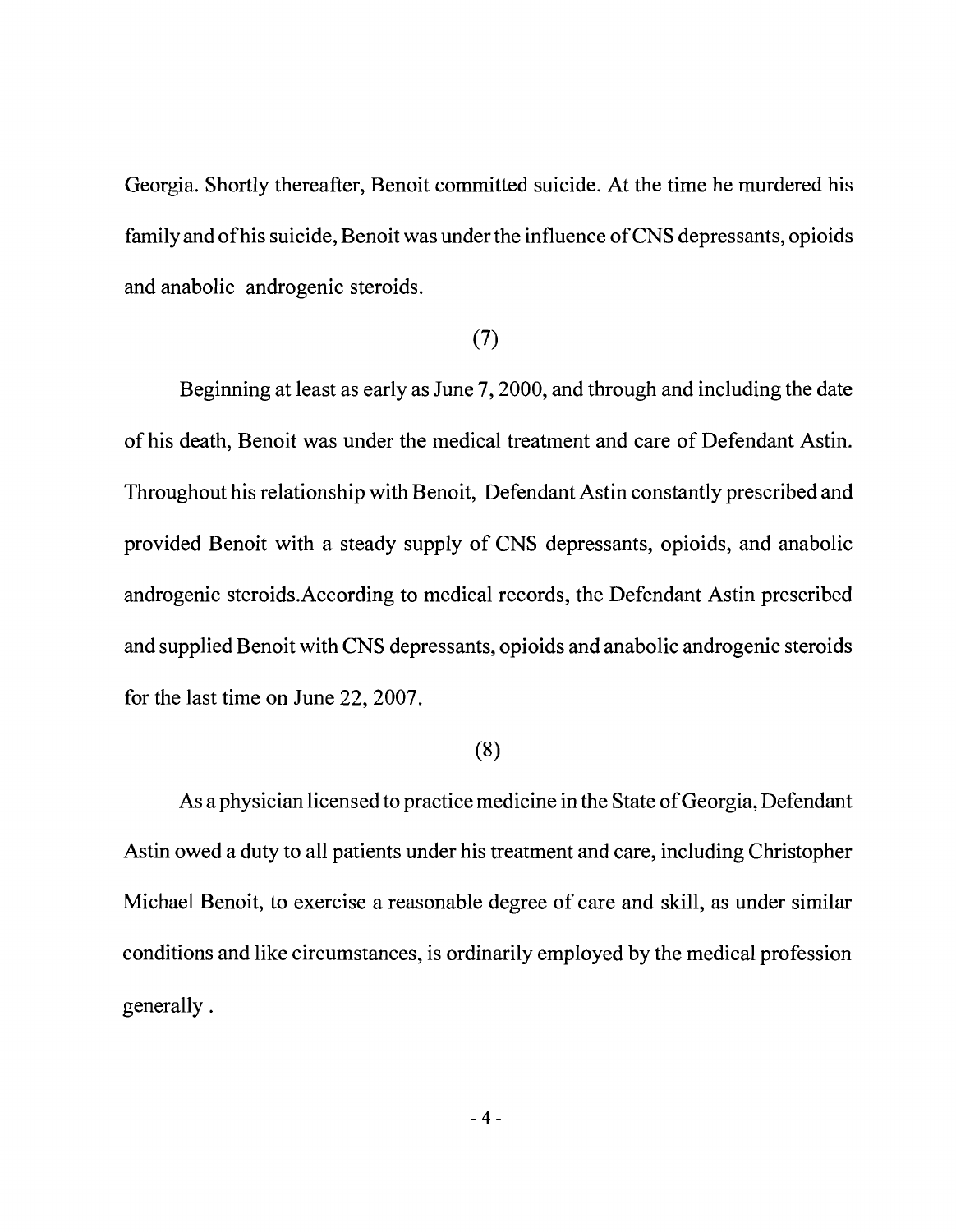According to the affidavit of Dr. Gary Wadler, attached hereto as Exhibit "A," Defendant Astin was negligent in his care and treatment of Christopher Michael Benoit in the following ways:

#### (a)

By continuously prescribing and providing certain CNS depressants, opioids, and anabolic androgenic steroids to Christopher Michael Benoit, Defendant Astin failed to exercise the reasonable degree of care and skill, as under similar conditions and like circumstances, is ordinarily employed by the medical profession.

#### (b)

By failing to properly diagnose, monitor, and/or treat the direct effects the prescribed CNS depressants, opioids and anabolic androgenic steroids had on Christopher Benoit's mental, physical, emotional and/or behavioral health, Defendant Astin failed to exercise the reasonable degree of care and skill, as under similar conditions and like circumstances, is ordinarily employed by the medical profession generally.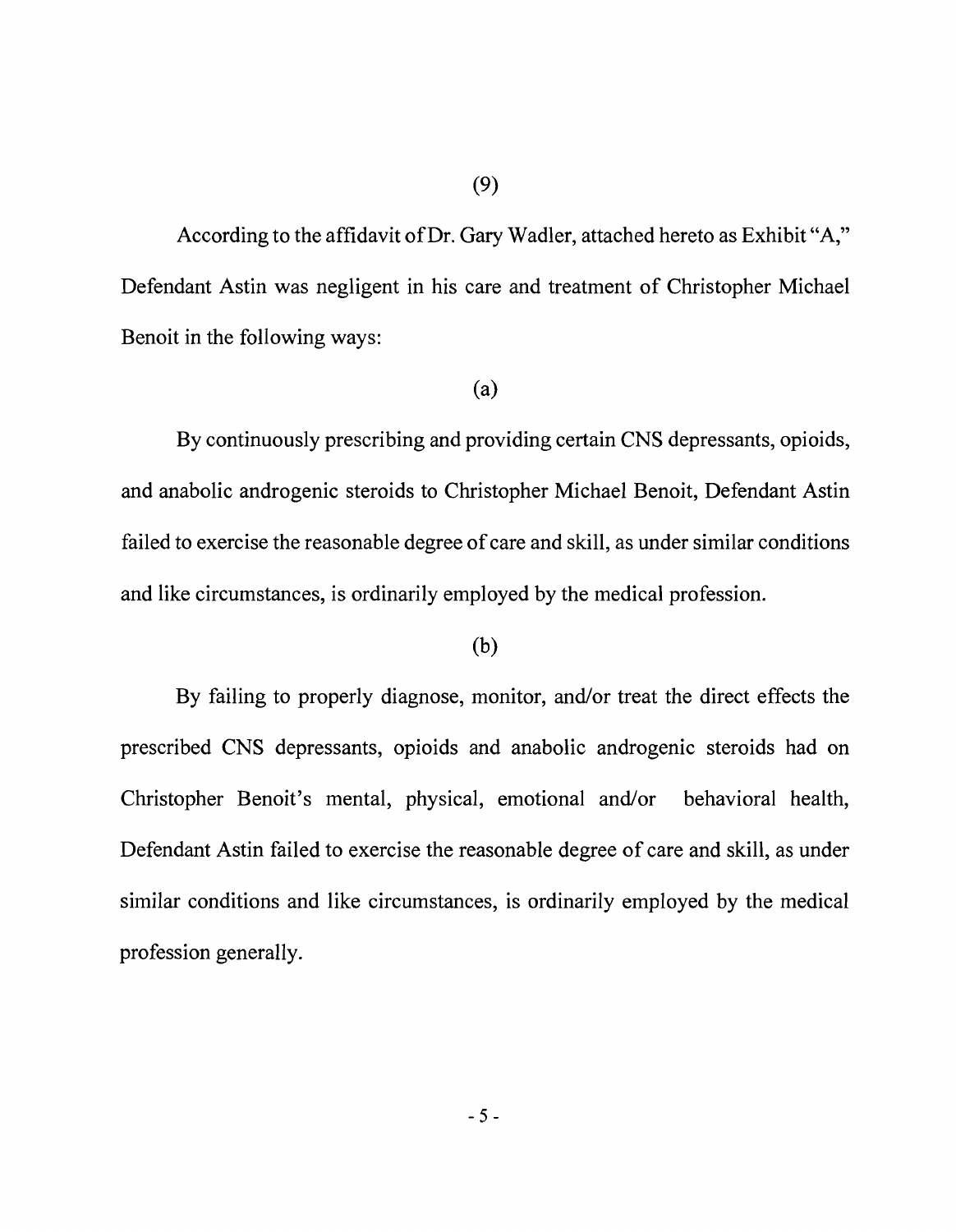By failing to properly diagnose, monitor, and/or treat the side effects the prescribed CNS depressants, opioids and anabolic androgenic steroids had on Christopher Benoit's mental, physical, emotional and behavioral health, Defendant Astin failed to exercise the reasonable degree of care and skill, as under similar conditions and like circumstances, is ordinarily employed by the medical profession.

(c)

(d)

By failing to properly diagnose, monitor, and/or treat the combined effects and/or interaction the prescribed CNS depressants, opioids and anabolic androgenic steroids had on Christopher Benoit's mental, physical, emotional and/or behavioral health, Defendant Astin failed to exercise the reasonable degree of care and skill, as under similar conditions and like circumstances, is ordinarily employed by the medical profession.

#### (e)

By failing to fully and properly inform, advise and/or warn Christopher Benoit of the potentially dangerous and lethal effects of the prescribed CNS depressants, opioids and anabolic androgenic steroids, Defendant Astin failed to exercise the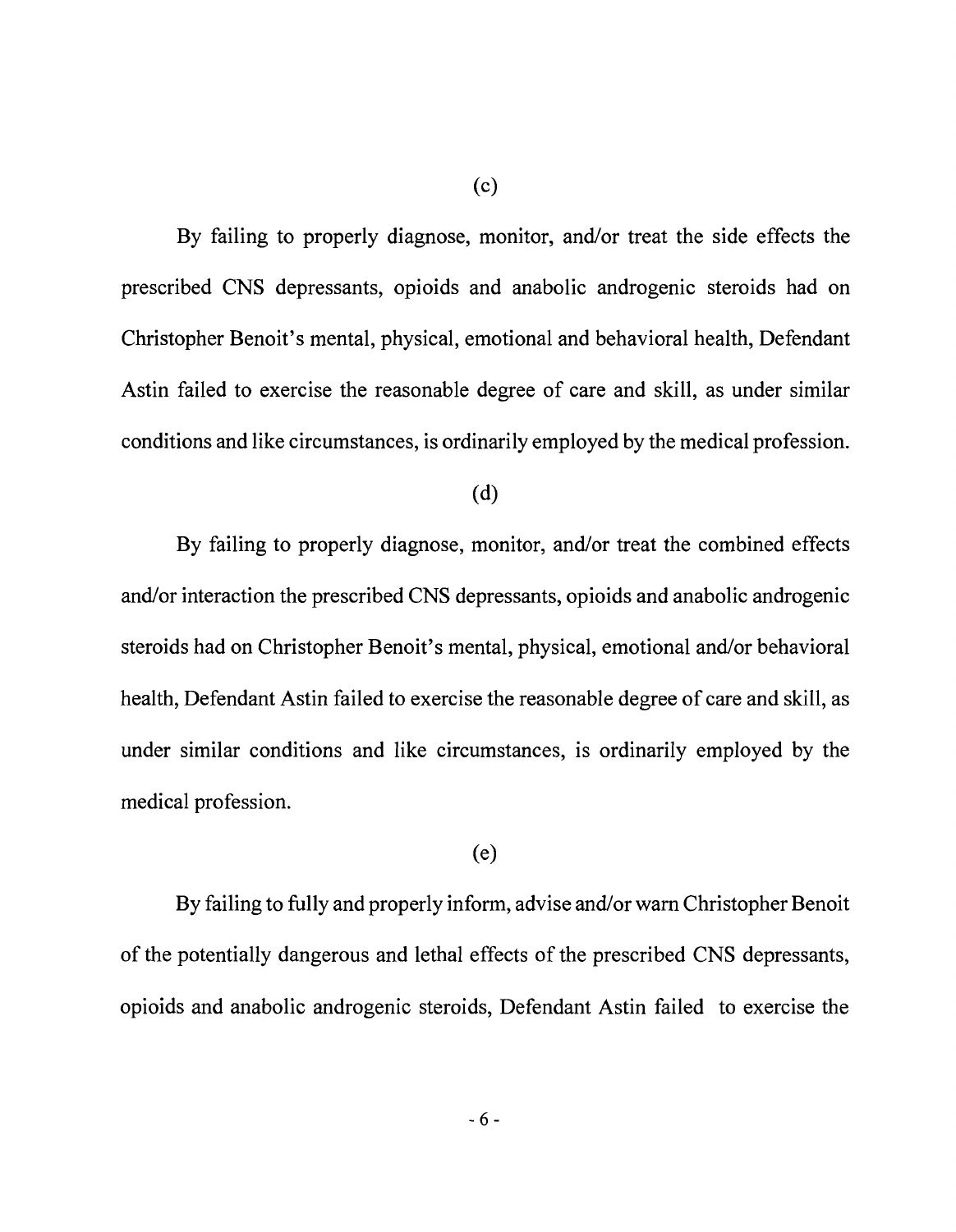reasonable degree of care and skill, as under similar conditions and like circumstances, is ordinarily employed by the medical profession.

#### (f)

By failing to fully and properly inform, advise and/or warn Christopher Benoit of the potentially dangerous and lethal interaction between the prescribed CNS depressants, opioids and anabolic androgenic steroids, Defendant Astin failed to exercise the reasonable degree of care and skill, as under similar conditions and like circumstances, is ordinarily employed by the medical profession.

### (10)

Defendant Astin's negligence in continuously prescribing certain CNS depressants, opioids and anabolic androgenic steroids to Christopher Benoit, directly and proximately caused Christopher Benoit's mental, physical, emotional and/or behavioral health to deteriorate to the extent that he killed his wife Nancy and son Daniel, and shortly thereafter, committed suicide.

## (11)

Defendant Astin's negligence in failing to properly diagnose, monitor, and/or treat the direct effects of the prescribed CNS depressants, opioids and anabolic androgenic steroids, directly and proximately caused Christopher Benoit's mental,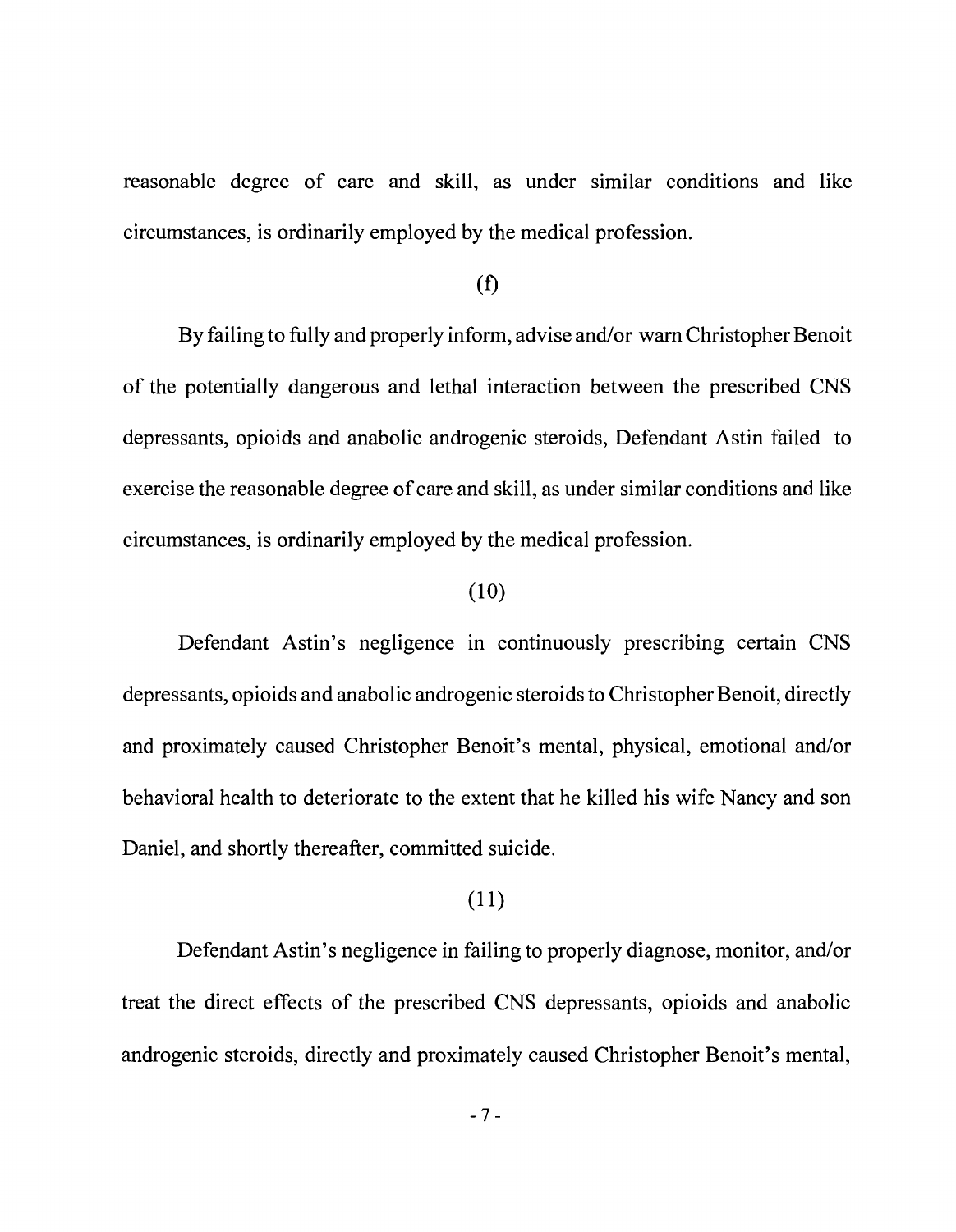physical, emotional and/or behavioral health to deteriorate to the extent that he killed his wife Nancy and son Daniel, and shortly thereafter, committed suicide.

## (12)

Defendant Astin's negligence in failing to properly diagnose, monitor, and/or treat the side effects of the prescribed CNS depressants, opioids and anabolic androgenic steroids directly and proximately caused Christopher Benoit's mental, physical, emotional and/or behavioral health to deteriorate to the extent that he killed his wife Nancy and son Daniel, and shortly thereafter, committed suicide.

#### (13)

Defendant Astin's negligence in failing to properly diagnose, monitor, and/or treat the combined effects and/or interaction of the prescribed CNS depressants, opioids and anabolic androgenic steroids directly and proximately caused Christopher Michael Benoit's mental, physical, emotional and/or behavioral health to deteriorate to the extent that he killed his wife Nancy and son Daniel, and shortly thereafter, committed suicide.

### (14)

Defendant Astin's negligence in failing to fully and properly inform, advise and/or warn Christopher Benoit of the potentially dangerous and lethal effects of the

 $- 8 -$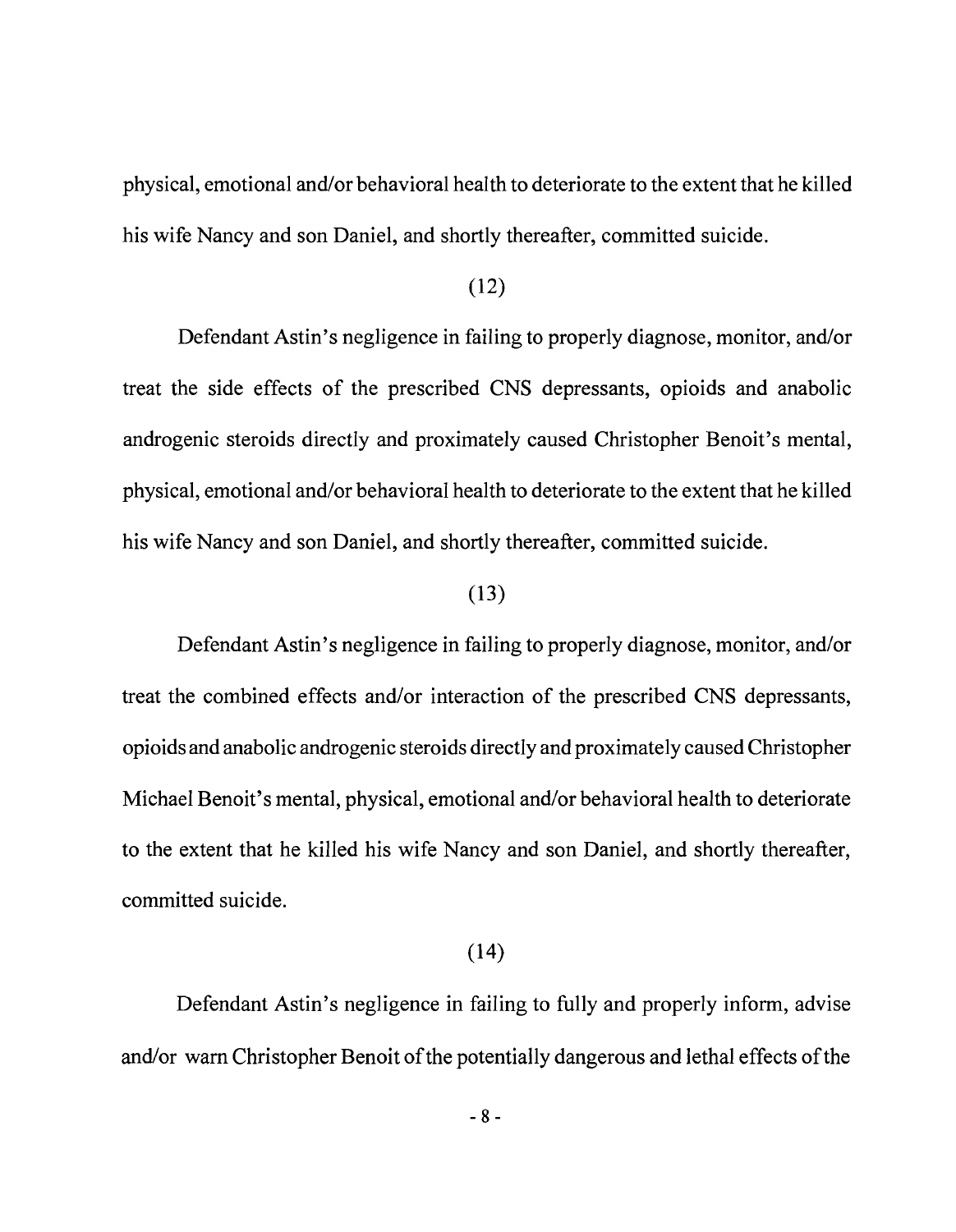prescribed CNS depressants, opioids and anabolic androgenic steroids directly and proximately caused Christopher Benoit's mental, physical, emotional and/or behavioral health to deteriorate to the extent he killed his wife Nancy and son Daniel, and shortly thereafter, committed suicide.

### (15)

Defendant Astin's negligence in failing to fully and properly inform, advise and/or warn Christopher Benoit of the potentially dangerous and lethal interaction between the prescribed CNS depressants, opioids and anabolic androgenic steroids directly and proximately caused Christopher Benoit's mental, physical, emotional and/or behavioral health to deteriorate to the extent he killed his wife Nancy and son Daniel, and shortly thereafter, committed suicide.

### (16)

As a result of Defendant Astin's negligence, Plaintiffs, individually, as the parents and grandparents of the decedents, are entitled to recover for the wrongful death of Daniel Benoit and Nancy E. Benoit, and to recover the full value of the lives of each decedent.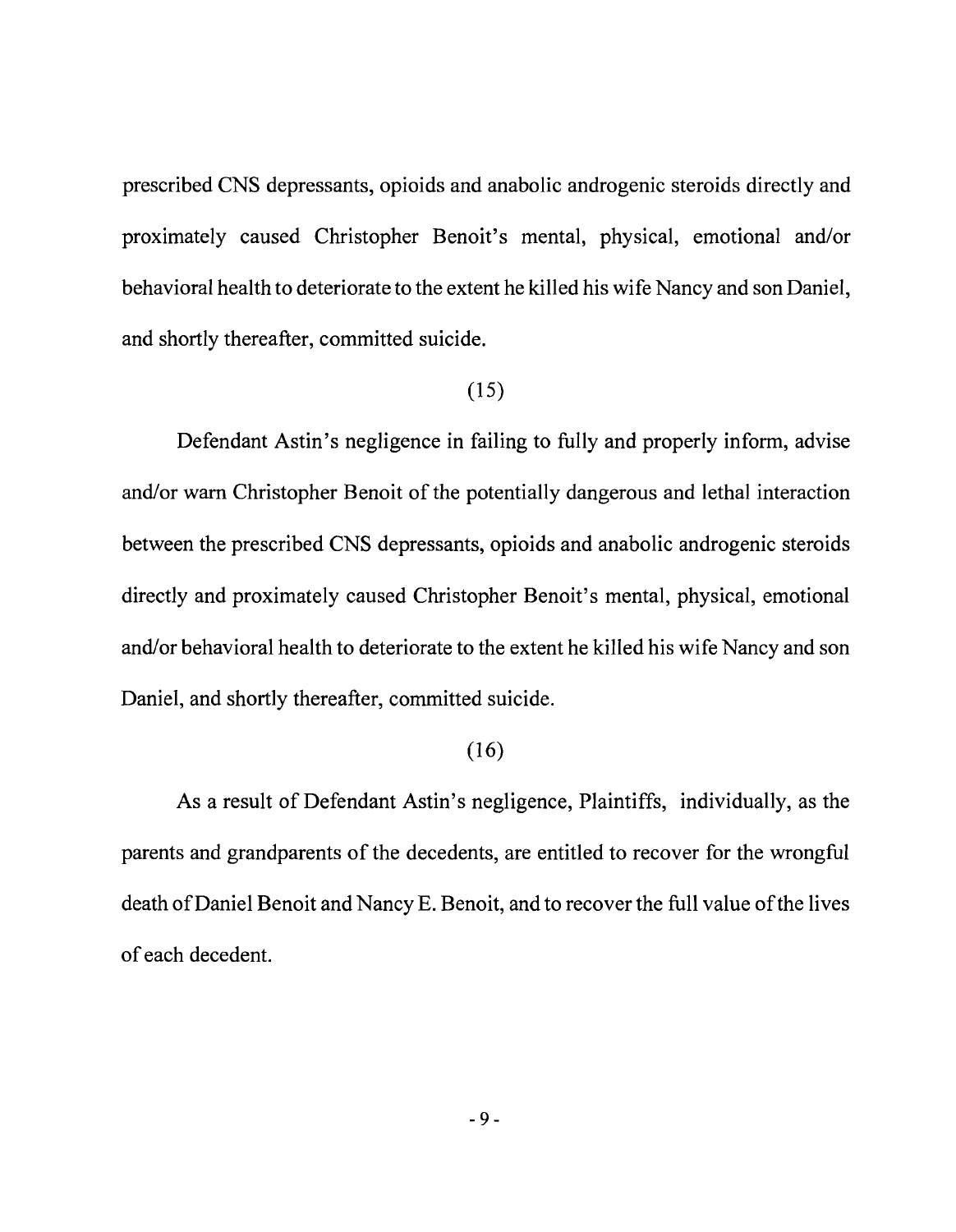## COUNT III: WRONGFUL DEATH (AGAINST DEFENDANTS DISTRIBUTORS X, Y, AND Z)

## (17)

Plaintiffs re-allege and incorporate by reference all allegations set forth in Paragraphs (1) through (16) as if more fully set forth herein.

## (18)

Upon information and belief, Defendants Distributor X, Distributor Y, and Distributor Z are manufacturers, distributors, wholesalers and/or retail sellers of certain anabolic androgenic steroids, prescription drugs, and/or controlled substances.

## (19)

Upon information and belief, Defendants Distributor X, Distributor Y, and Distributor Z sold and distributed certain anabolic androgenic steroids, prescription drugs, and/or controlled substances to Christopher M. Benoit in the State of Georgia without a legitimate and authentic prescription drug order.

### (20)

Upon information and belief, Defendants Distributor X, Distributor Y, and Distributor Z sold and distributed certain anabolic androgenic steroids, prescription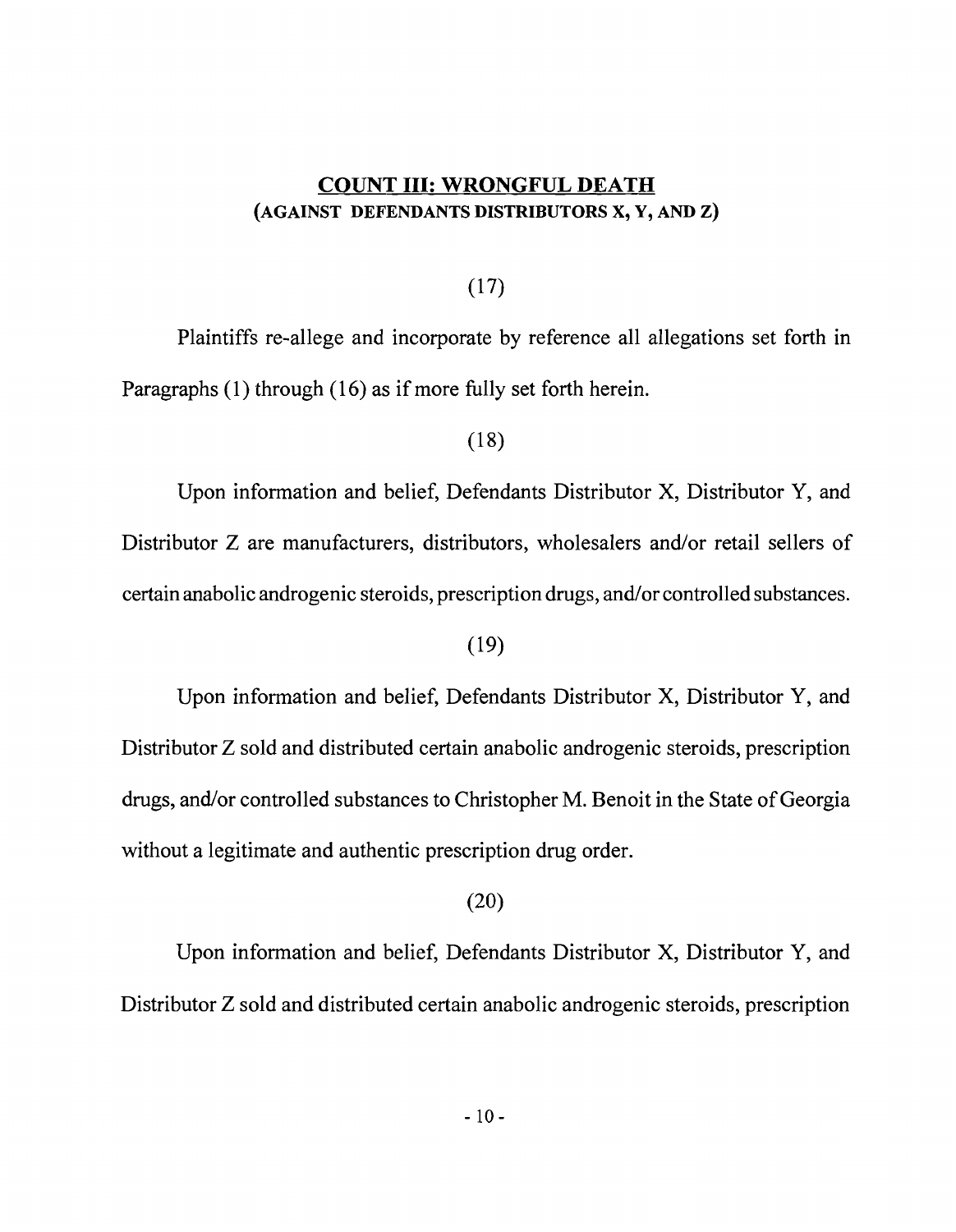drugs, and/or controlled substances to Christopher M. Benoit in the State of Georgia without a valid patient-prescriber relationship.

### (21)

As manufacturers, distributors, wholesalers and/or retail sellers, Defendants Distributor X, Distributor Y, and Distributor Z knew, or should have known, that selling and distributing certain anabolic androgenic steroids, prescription drugs, and/or controlled substances without a legitimate and authentic prescription drug order would cause a threat to the health, safety and welfare of the public, including Daniel Benoit, Nancy E. Benoit and Christopher M. Benoit.

## (22)

As manufacturers, distributors, wholesalers and/or retail sellers, Defendants Distributor X, Distributor Y, and Distributor Z knew, or should have known, that selling and distributing certain anabolic androgenic steroids, prescription drugs, and/or controlled substances without a valid patient-prescriber relationship would cause a threat to the health, safety and welfare ofthe public, including Daniel Benoit, Nancy E. Benoit and Christopher M. Benoit.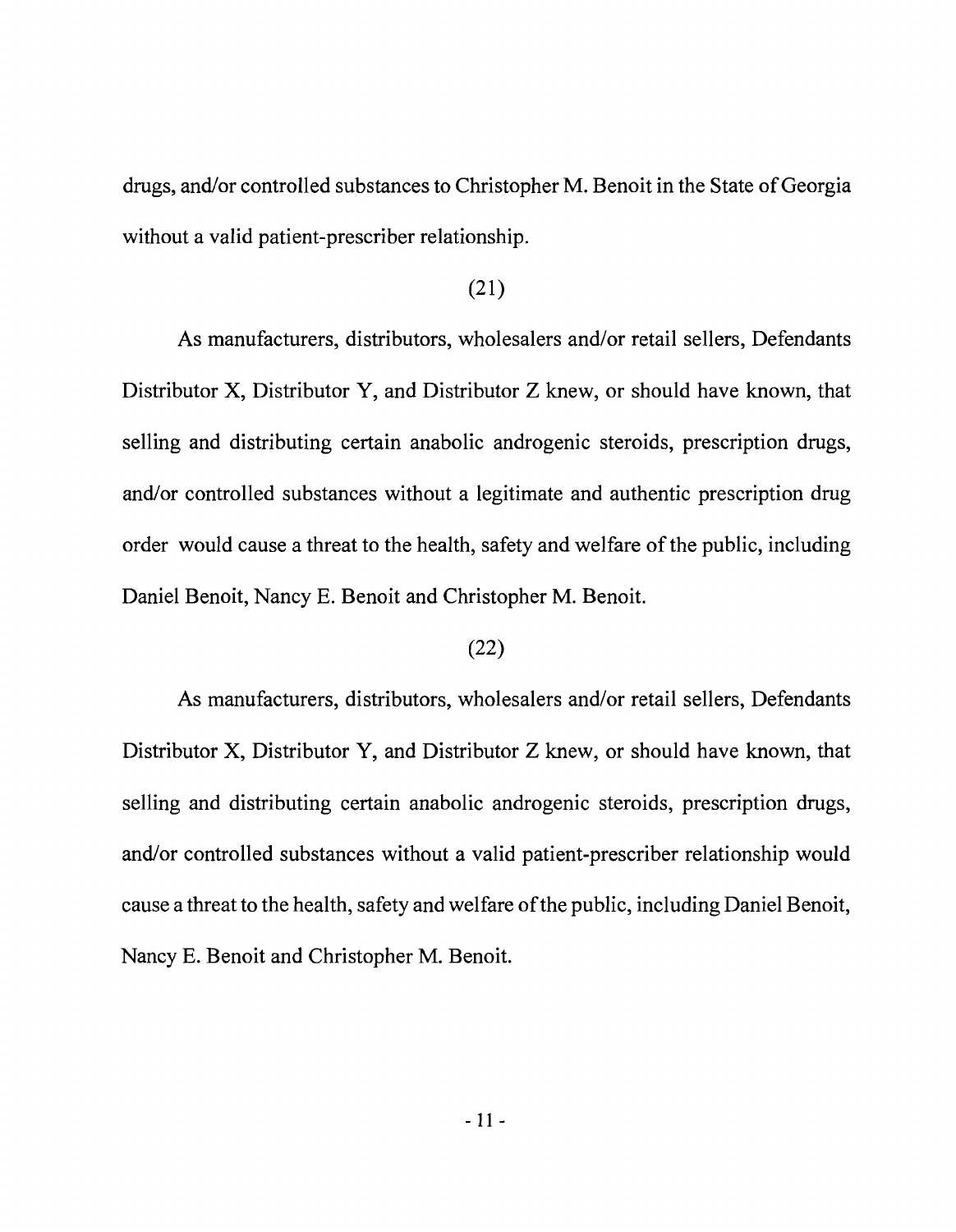By selling and distributing certain anabolic androgenic steroids, prescription drugs, and/or controlled substances to Christopher M. Benoit without a legitimate and authentic prescription drug order, Defendants Distributor X, Distributor Y, and Distributor Z directly and proximately caused Christopher M. Benoit's mental, physical, emotional and/or behavioral health to deteriorate to the extent that he killed his wife Nancy and son Daniel, and shortly thereafter, committed suicide.

#### (24)

By selling and distributing certain anabolic androgenic steroids, prescription drugs, and/or controlled substances to Christopher M. Benoit without a valid patientprescriber relationship, Defendants Distributor X, Distributor Y, and Distributor Z directly and proximately caused Christopher M. Benoit's mental, physical, emotional and/or behavioral health to deteriorate to the extent that he killed his wife Nancy and son Daniel, and shortly thereafter, committed suicide.

#### (25)

As a result of the negligence of Defendants Distributor  $X$ , Distributor  $Y$ , and Distributor Z, Plaintiffs are entitled to recover damages for the wrongful death of Daniel Benoit, Nancy E. Benoit and Christopher M. Benoit.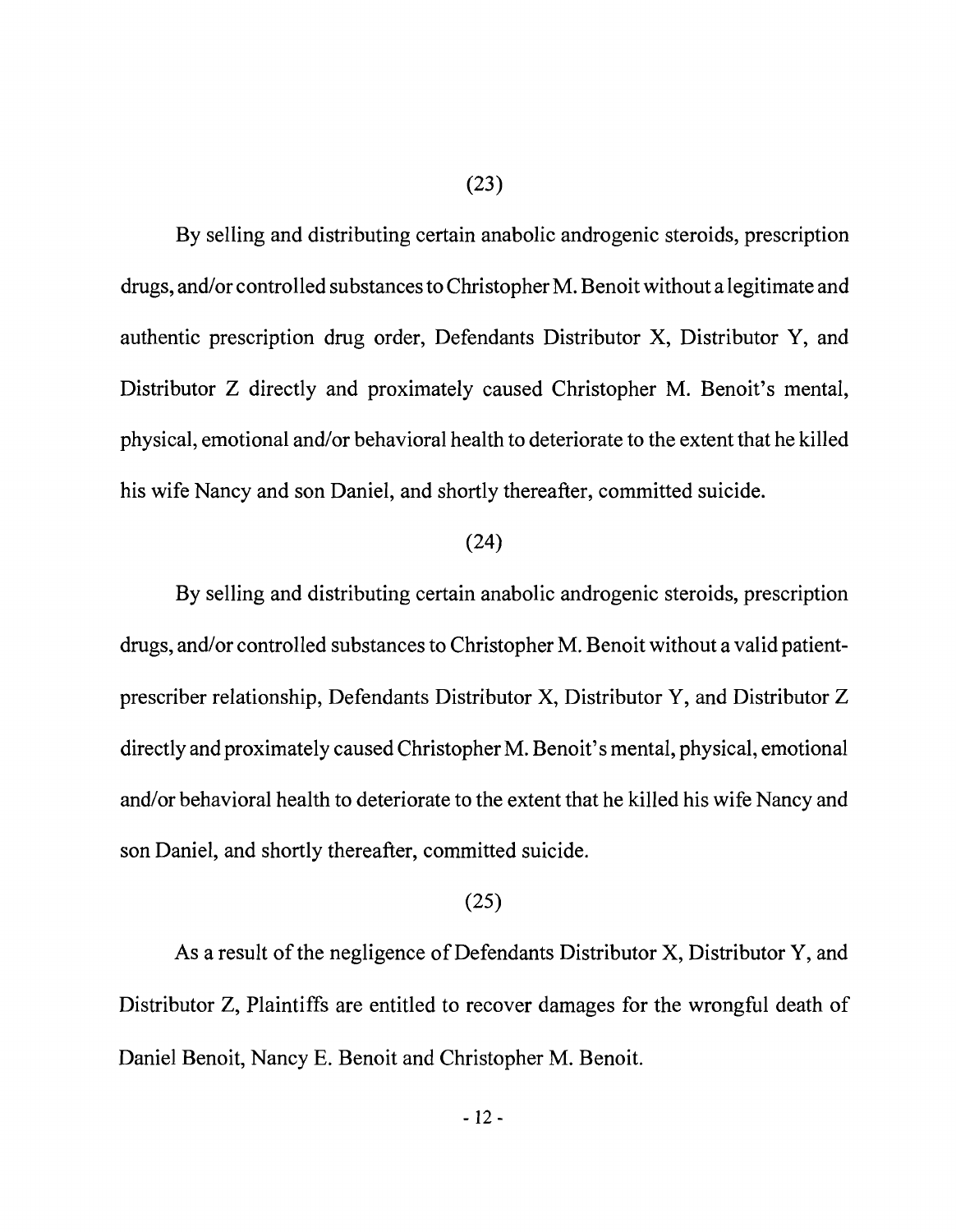# **COUNT IV: CLAIM OF ADMINISTRATORS FOR PAIN AND SUFFERING, FINAL EXPENSES, AND PUNITIVE DAMAGES**  (AGAINST **ALL** DEFENDANTS)

#### (26)

Plaintiffs re-allege and incorporate by reference all allegations set forth in Paragraphs (1) through (25) as if more fully set forth herein.

## (27)

Based on the negligence and wrongful conduct detailed herein, Plaintiff Maureen Toffoloni, in her capacity as Personal Representative of the Estate of Nancy E. Benoit and the Estate of Daniel Benoit, is entitled to recover from all Defendants the final expenses, including funeral expenses, incurred on behalfofNancy E. Benoit and Daniel Benoit.

#### (28)

Based on the negligence and wrongful conduct detailed herein, Plaintiff Maureen Toffoloni, in her capacity as Personal Representative of the Estate of Nancy E. Benoit and the Estate of Daniel Benoit, is entitled to recover from all Defendants compensatory damages for the fear, shock, mental and emotional trauma, and extreme pain and suffering endured by Nancy E. Benoit and Daniel Benoit prior to their deaths, in an amount to be proven at trial.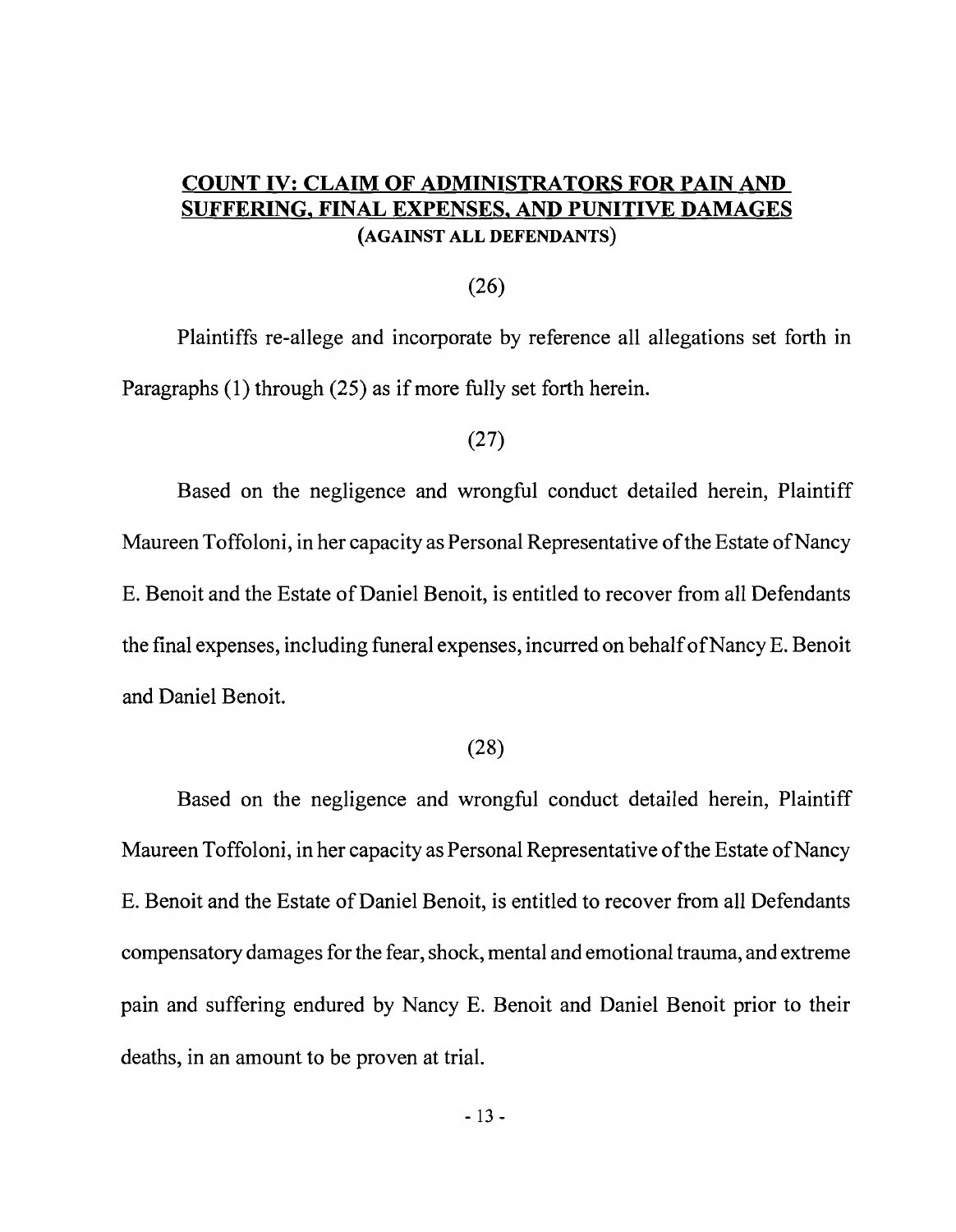At all times relevant herein, Defendants' conduct showed willful misconduct, malice, fraud, wantonness, oppression, or that entire want of care which would raise the presumption of conscious indifference to consequences such that an award of punitive damages is authorized.

### (30)

Based on the foregoing, Plaintiffs are entitled to recover compensatory and punitive damages from all Defendants, jointly and severally, in amounts to be determined by the enlightened consciences of an impartial jury.

# WHEREFORE, Plaintiffs respectfully pray:

- ( $1$ ) That service be had upon all Defendants as provided by law, requiring Defendants to appear and answer Plaintiffs' Complaint;
- (2) That this Court enter a judgment in favor of Plaintiffs as compensation for the full value of the lives of decedents Nancy E. Benoit and Daniel Benoit;